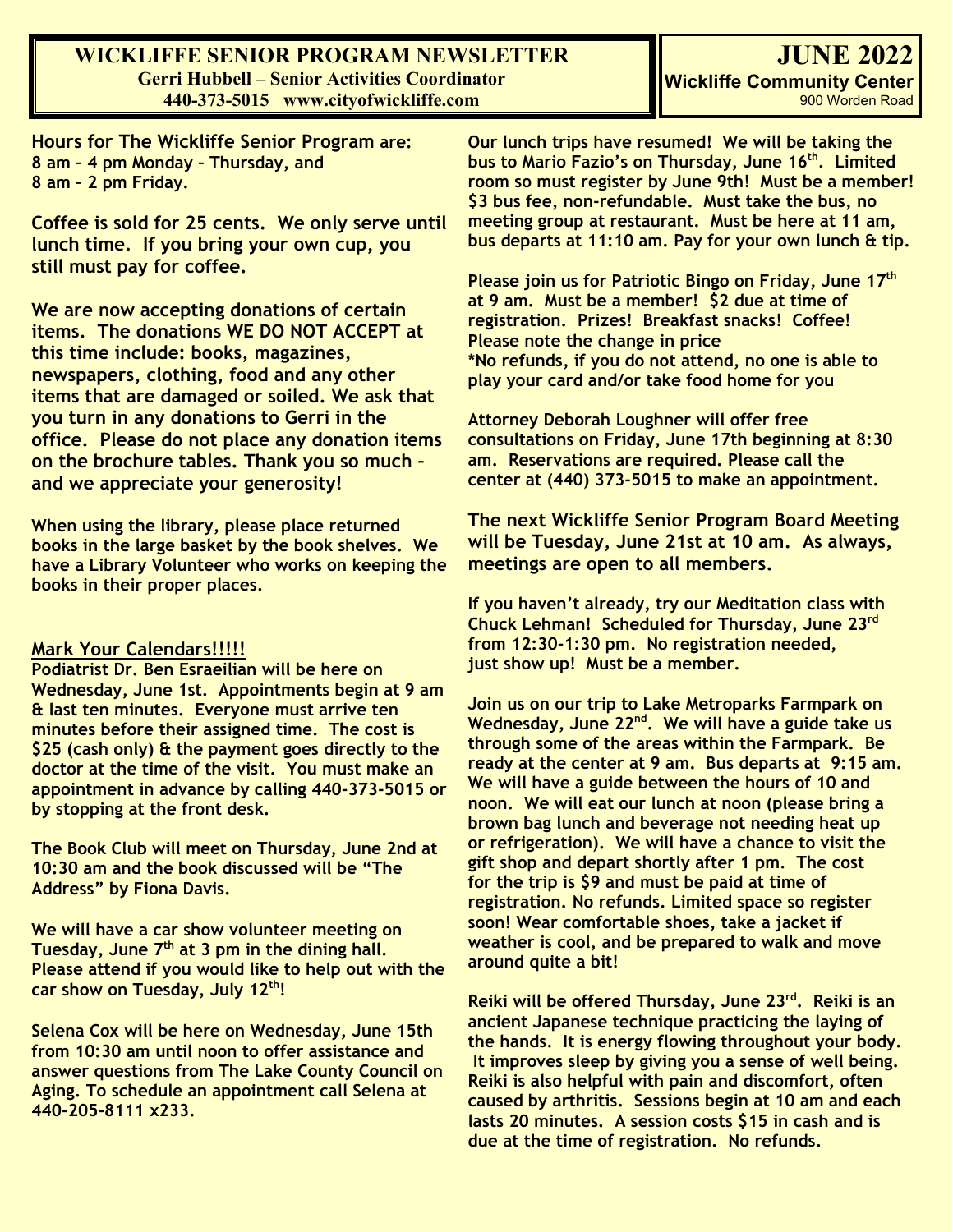## Wickliffe Senior Program Newsletter Page 2

**Ron Sluga will be entertaining our lunch crowd on Thursday, June 30th! Make sure you make your lunch reservation by Tuesday, June 21st to be a part of this fun lunch.**

#### **50/50 Monthly Raffle Is Back!!!!!**

**Beginning June 1st we will be selling 50/50 tickets for the following prices: 1 ticket - \$1 6 tickets - \$5 15 tickets - \$10 On the last day of every month at lunch, we will draw one or more winners (based on the amount of money collected).**

#### **Have you tried Meditation?**

**If you haven't already, try our Meditation class with Chuck Lehman! Scheduled for Thursday, June 23rd from 12:30-1:30 pm. No registration needed, just show up! Must be a member**

#### **Wii Bowling Is Back!!!!!!!**

**Starting Wednesday, June 1st we will have Wii bowling every Wednesday from 9-11 am in the back community room. No need to register just show up! Must be a member of the Wickliffe Senior Program.**

#### **Senior Day at The Lake County Fair**

**Mark your calendars for Friday, July 29th! Senior Day at the Lake County Fair! Free admission for seniors until 1 pm, free transportation through Laketran, musical entertainment & games, and presentation of the "Outstanding Seniors Awards"! More details to follow.**

#### **Summer Concerts!!!!**

**Tuesday, June 14th – Eddie & The Edsels Tuesday, July 12th – Poptarts & Car Show Tuesday, August 9th – Ron Sluga Trio All concerts are 6:30 – 8:30 pm We will have food trucks! 50/50 raffle! You are welcome to bring your own picnic dinner. Car show registration forms are available at the center or by visiting: [www.cityofwickliffe.com/recreation/seniorresources](http://www.cityofwickliffe.com/recreation/seniorresources)**

#### **Questions About Your Cell Phone?**

**Sign up for a 15 minute session with a Wickliffe High School student for help! Every Friday – appointments beginning at 10 am and ending at 1:30 pm. Sign up at the front desk.**